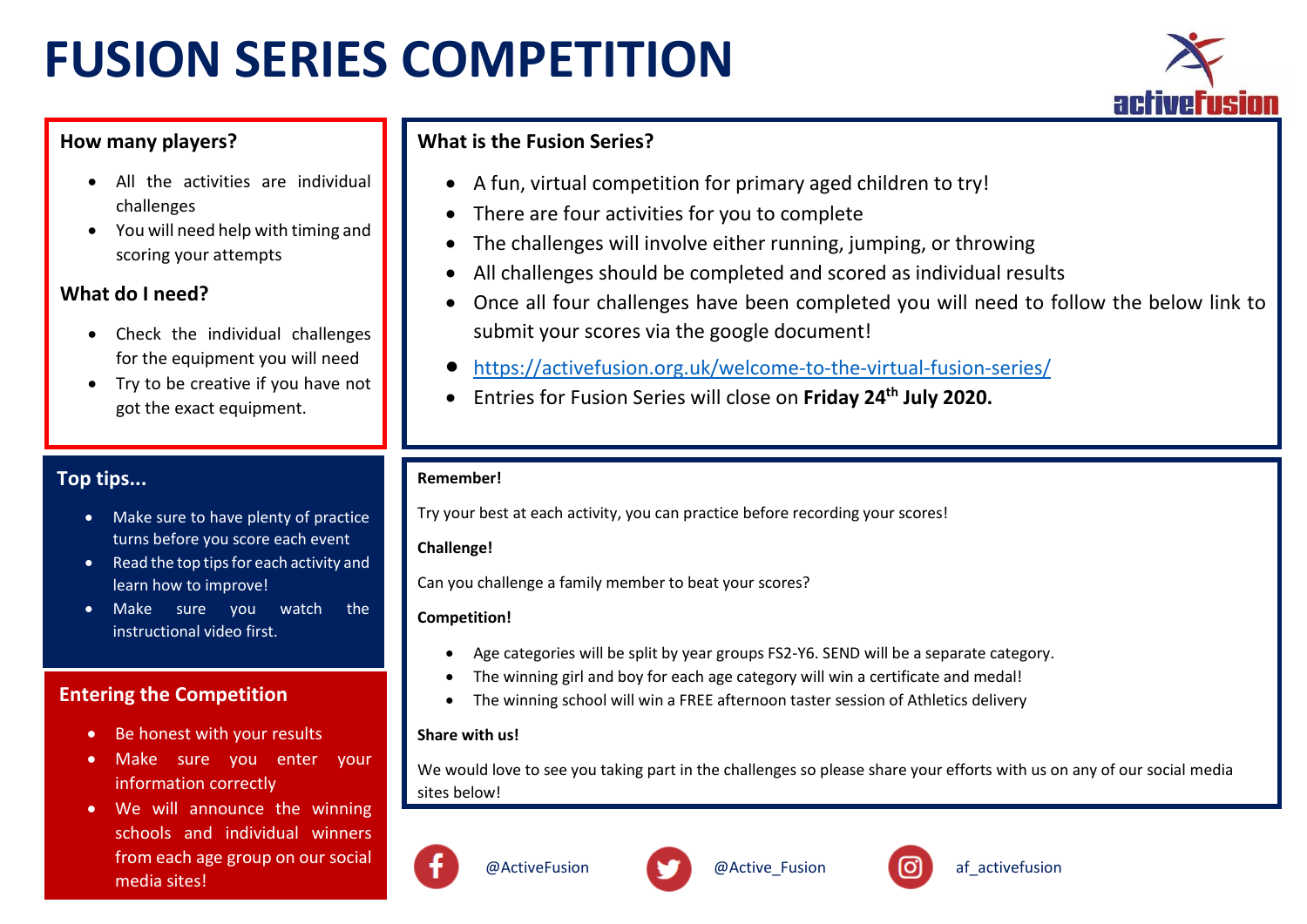# **Speed Bounce**



## **What do I need?**

- KS1- cones or socks to make a line
- KS2- household objects at least 15cm tall to create an obstacle to jump over e.g. soft toys, carboard boxes
- A timer
- You will need someone to time and count for you

# **How to participate in this activity?**

- Find an area with plenty of space and create your jumping line/obstacle
- Have a practice at jumping side to side over the line/obstacle
- Make sure you jump from two feet and land on two feet for the jumps to count
- The challenge is to see how many times you can jump over the line/obstacle in 30 seconds.
- Ask someone to time 30 seconds for you and to count your jumps.
- You are rewarded 1 point for every jump completed correctly
- **Scan the QR Code Below to see an instructional video and demonstration of this challenge**

# **Top tips...**

- Make sure you have suitable footwear on
- Bend your knees and use your arms to get you over the line
- Make sure both feet touch the floor before jumping again
- Try not to start too fast, 30 seconds is a long time!
- Remember a jump only counts if you land on two feet!



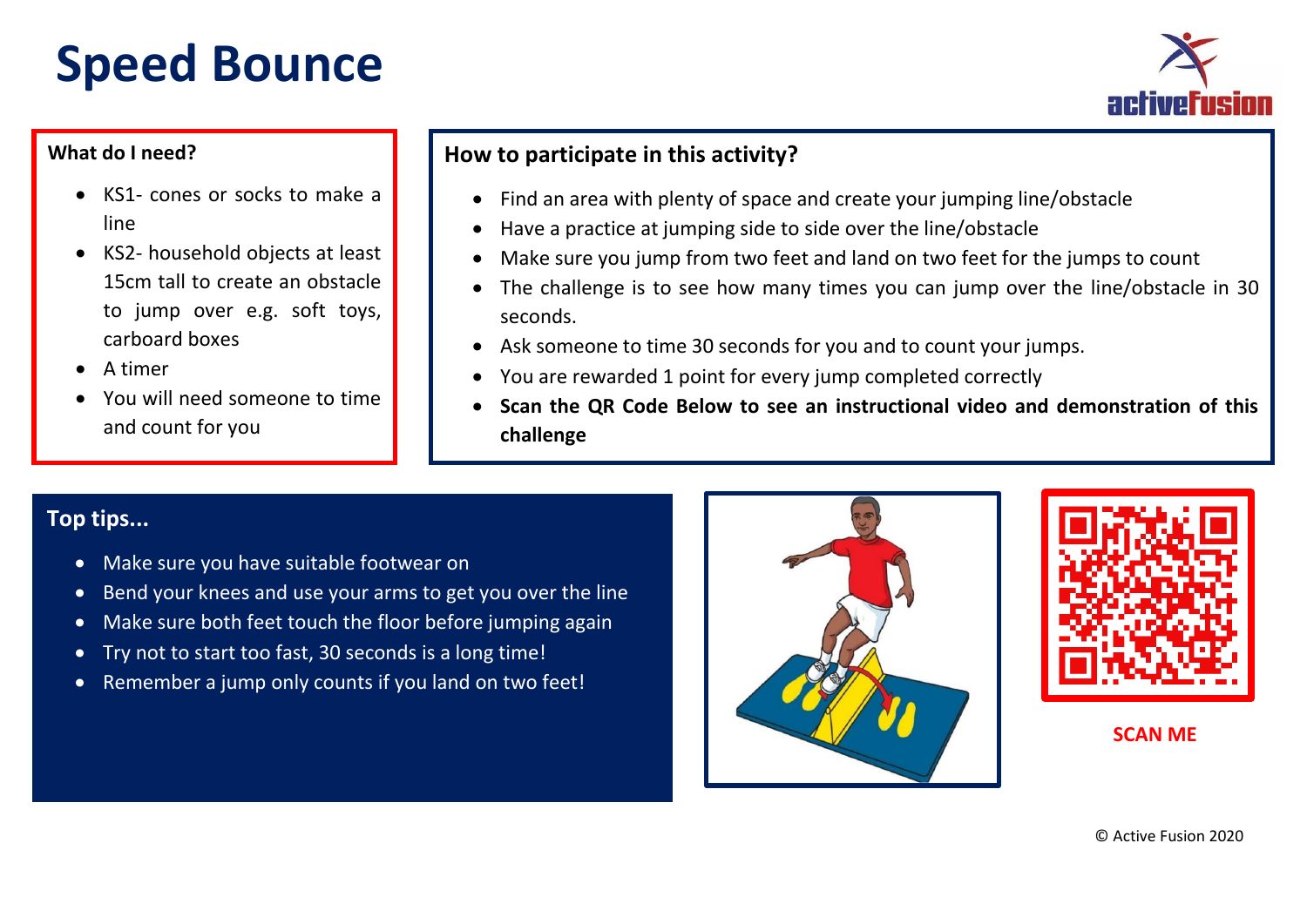# **Speedbounce Adaptations**



## **Wheelchair Users**

- If you are a wheelchair user set up two parallel lines 2.5m apart
- Move and touch the two lines with both the front wheels of your chair.
- This activity can be performed either side to-side or front-to-back.
- The distance between the lines can be altered for each participant's ability.
- Ensure your legs are supported and cannot leave the footplates if the movement is quick.







## **Learning Disability**

 You can use a stepping technique to perform the activity and build up to two footed jumping if you feel confident

### **Physical Disability**

- Set up two parallel lines 2.5m apart on the floor
- Step from side to side or front to back by placing both feet, or one foot onto each line.
- Adapt the lines to meet your ability needs



### **SCAN ME**

© Active Fusion 2020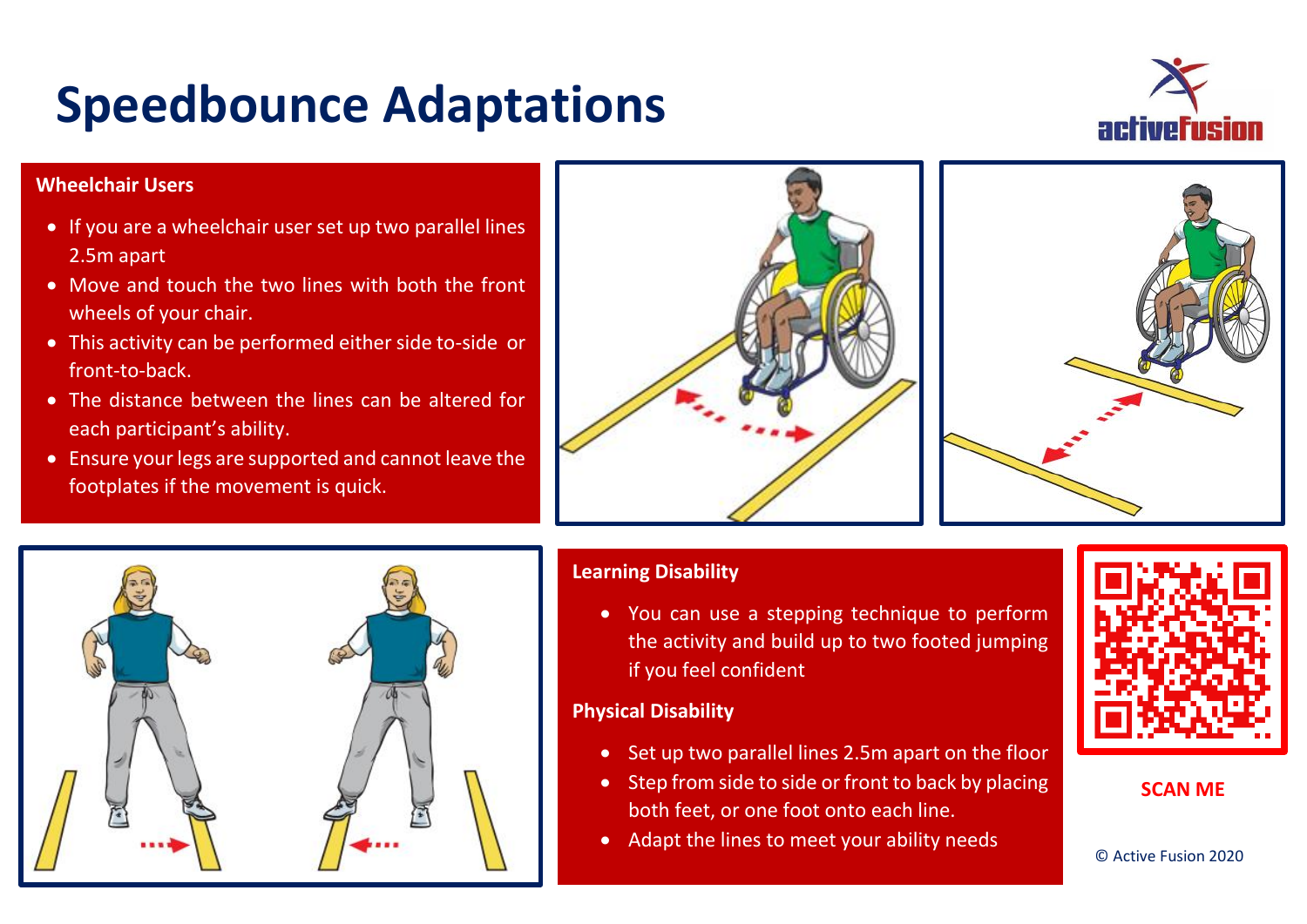# **Target Throw**



# **What do I need?**

- 6 pairs of rolled up socks to throw
- 4 household objects to create a square with e.g. food cans, toys, or a hula hoop
- Tape measure
- Someone to help you set up and score for you

# **How to participate in this activity?**

- Find a flat area with plenty of space
- Use an object to create a start mark
- Place your 6 pairs of socks next to the start mark
- Measure 5 metres away from your start mark and create a square ( approx. 1m x 1m) with your objects or use a hoop
- Standing behind your start mark, throw 3 pairs of socks under-arm with your right hand and 3 pairs of socks with your left hand
- 1 point if your socks land inside the square and then bounces out
- 2 points if your socks stay inside the square
- **Scan the QR Code Below to see an instructional video and demonstration of this challenge**

# **Top tips...**

- Use an underarm throw
- Aim with your non-throwing arm
- Think about how much power you need to use when throwing the socks
- Practice the activity a few times before recording your score

Ξ

• Ask a family member to count your score



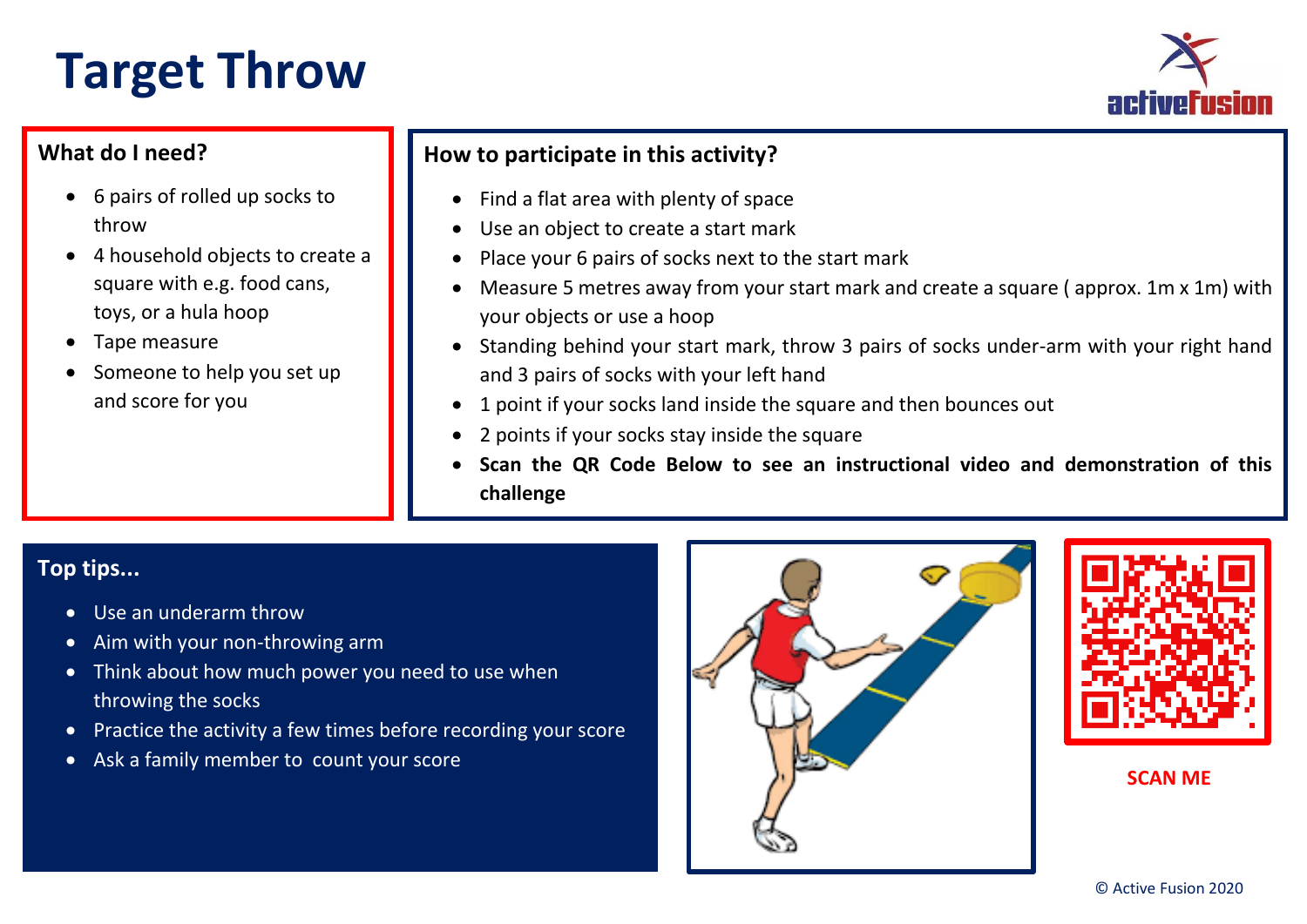#### © Active Fusion 2020

# **Target Throw Adaptations**

## **Wheelchair Users**

- If you are a wheelchair user with full movement of your arms you can participate in the activity as above. You can adapt the start mark distance to suit your ability and can choose to just use your dominant hand.
- If you have severe mobility problems, you can choose to take this activity by doing the Target Drop
- Position your chair next to the square and drop the bean bag into the hoop.
- After each successful drop, move back slightly each time.
- If you are unable to drop from a height you can push the socks from the knees or the side of the wheelchair to drop into the square.



## **Learning Disability**

- Watch the video and pause where necessary to practice
- You can choose to use your dominate arm to throw the socks.
- You can adjust the throwing distance

### **Physical Disability**

- You can sit on a chair, kneel, or use a frame if you find it hard to stand for long periods of time
- You can choose to use your dominate arm to throw
- You can adjust the throwing distance





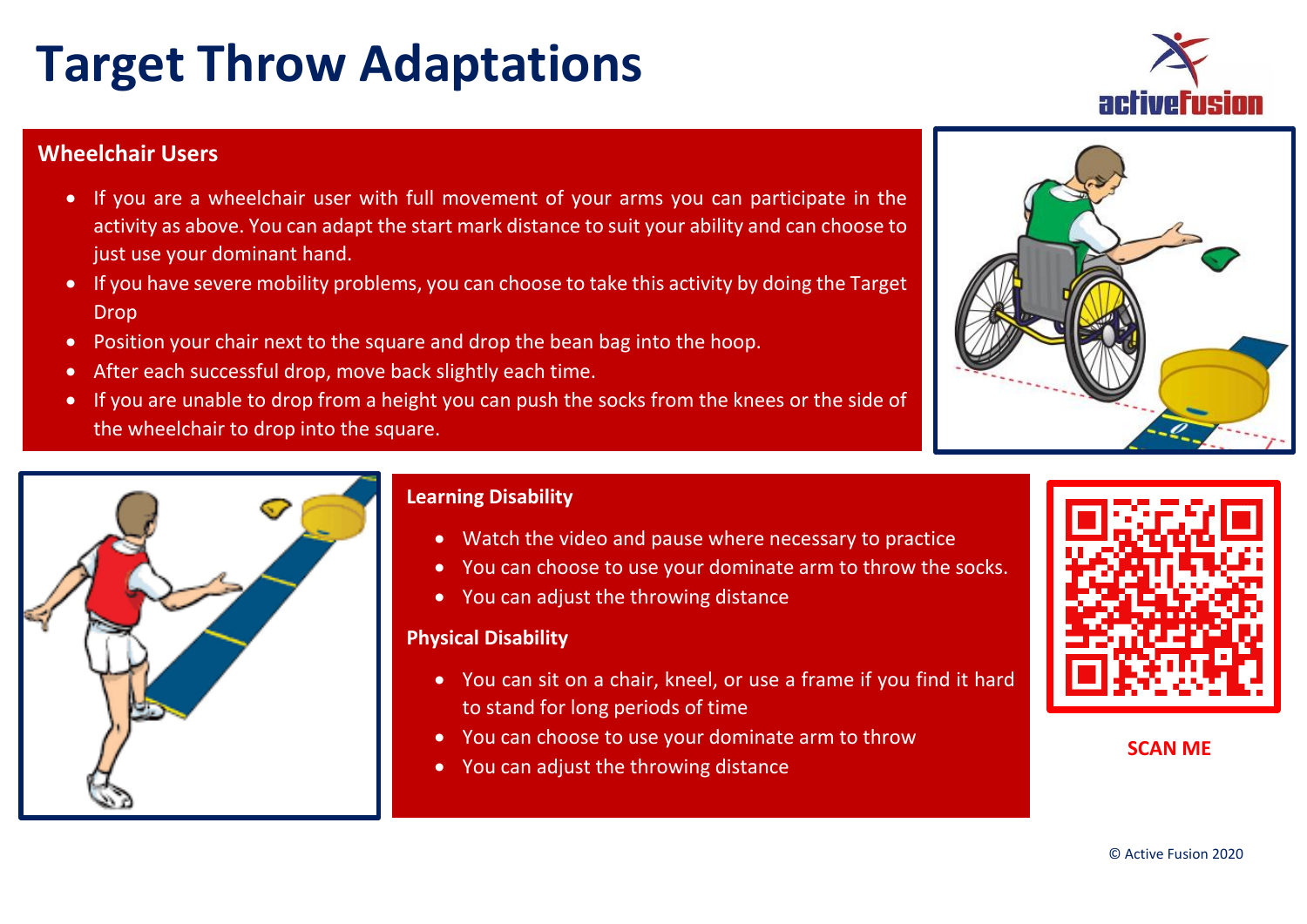# **Standing Long Jump**



# **What do I need?**

- A tape measure
- Tape, rope or an object to create a line
- Someone to help measure your score

# **How to play and Score this activity?**

- Find a flat area with plenty of space
- Create a start line with some tape or a flat object such as a dressing robe or rope
- Stand with both of your feet behind the start line
- Jump forward as far as you can but remember to take off from and land on two feet
- Once you have landed stand still, if you do not land on your feet you will score zero.
- Ask a family member to measure from the start line to the heel of your foot closet to the start line.
- Record your score in meters e.g. 1.24m (124cm)
- **Scan the QR Code Below to see an instructional video and demonstration of this challenge**

# **Top tips...**

- Swing your arms and bend your knees to jump further
- Practice jumping from two feet and landing on your feet
- Think about how to balance when landing to avoid falling over
- If you need to put your hands down when landing put them in front of you, not behind you!
- Make sure your wear suitable footwear



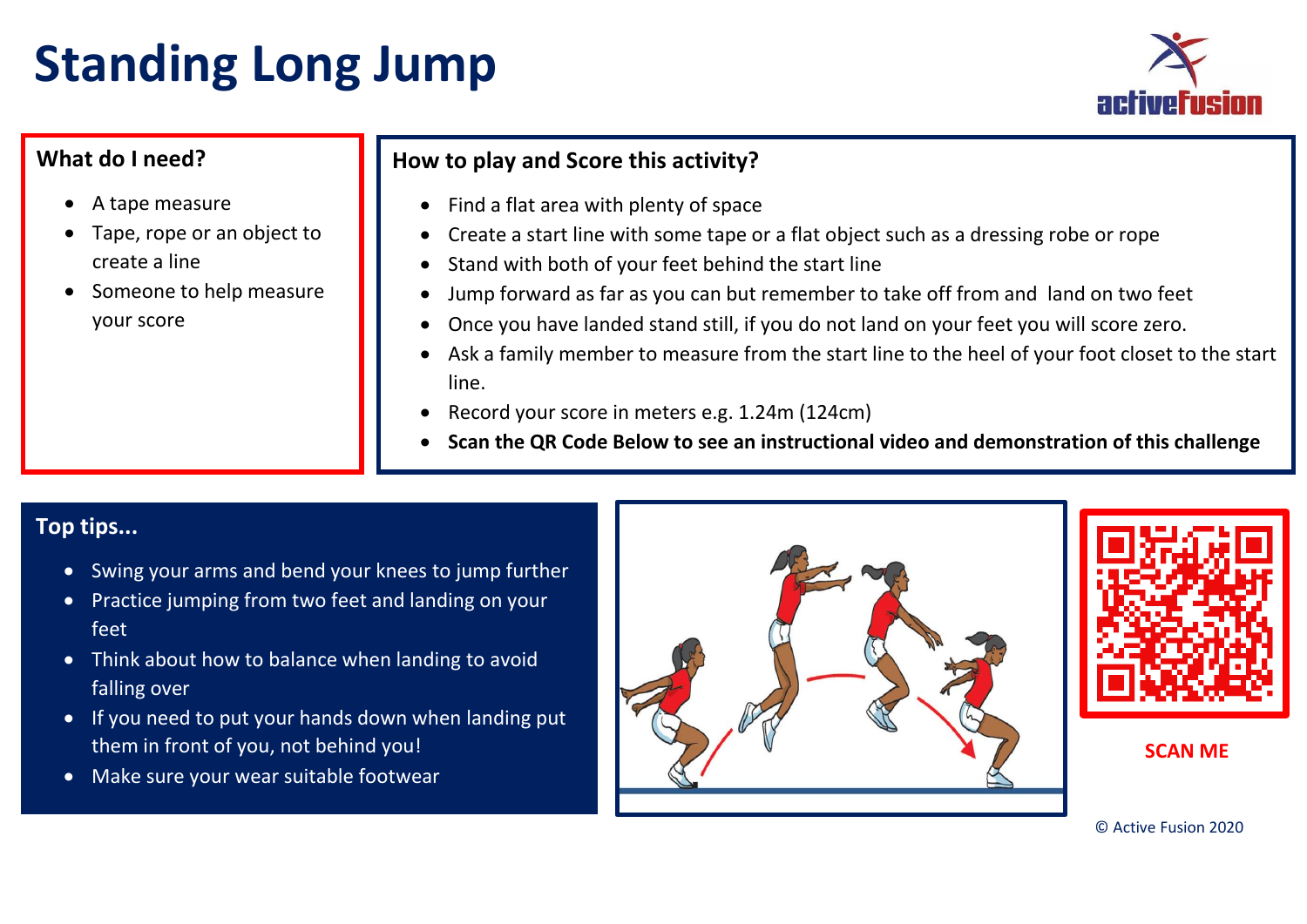# **Standing Long Jump Adaptations**

# **Wheelchair Users**

- Create a start line with tape and create two parallel lines
- Make sure the distance between the lines is big enough for your chair to comfortably move through
- On the command go perform two double pushes and ask someone to measure the distance from the back of your chair to the start line
- If you use a powerchair, on the command 'go' you have 3 seconds to travel as far forward as you can
- As a family member to measure the distance from the back of your chair to the start line



- Ask an adult to break the jump down for you
- Watch the video and pause when necessary to practice the activity
- If you need to you can start with a one footed take off and build up to a two footed take off.

## **Physical Disability**

- You can use a stabilising frame or ask someone to physically assist you
- You can use a one footed take off
- If you are unable to jump you can step as far forward as you can and ask a family member to measure the distance from your foot to the start line.



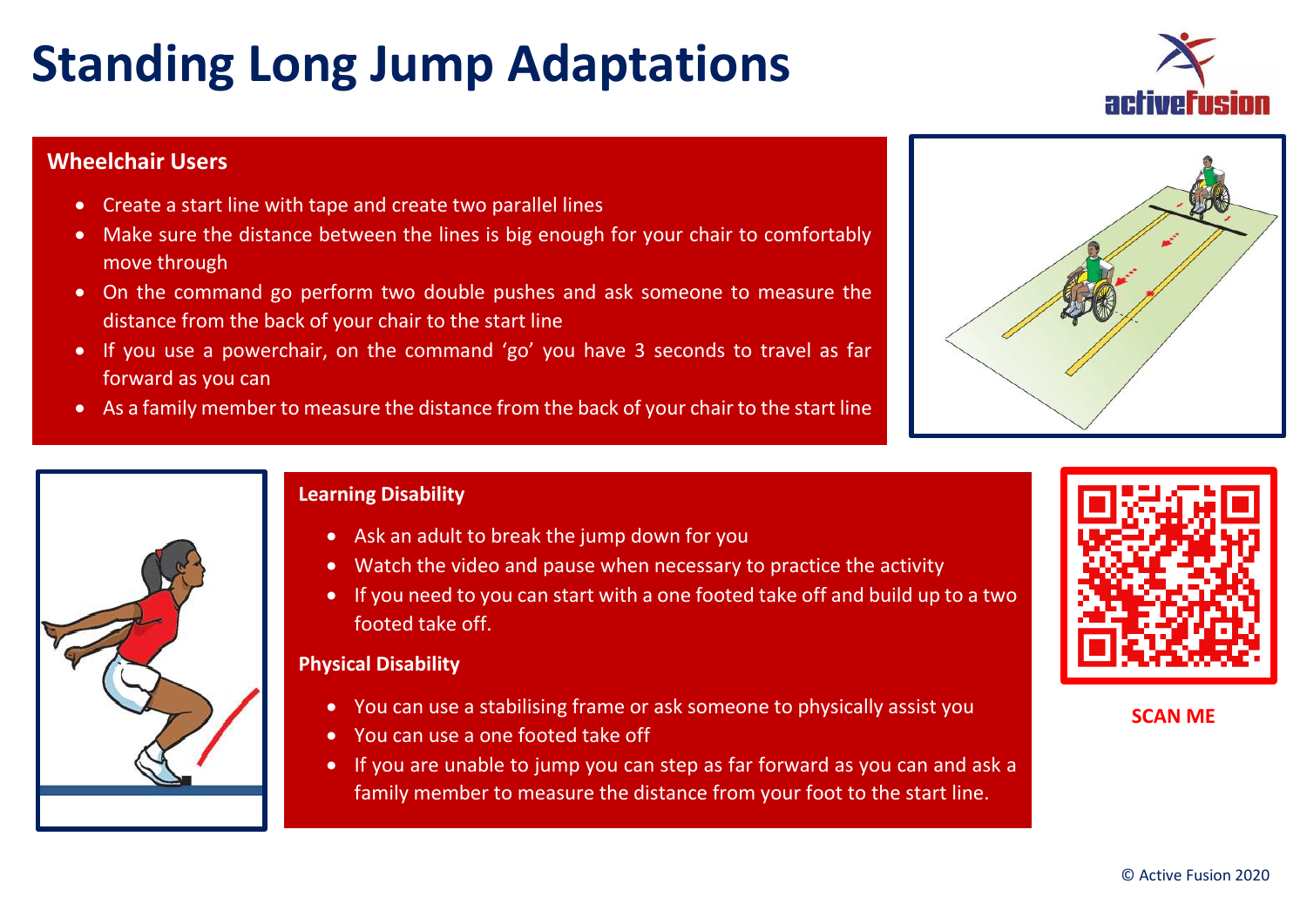# **50m Shuttle Run**



## **What do I need?**

- 2 cones or household objects to use as markers
- A tape measure
- A timer
- A family member to start and time the activity.

# **How to play and Score this activity?**

- Find a flat space clear of objects
- Place a marker at one end
- Measure 5m from the marker then place the other marker
- Start behind one of the markers
- The aim of the activity is to run as fast as you can around the markers 10 times
- Ask a family member to shout 'GO' and to time you completing the challenge
- Stop the timer once you have complete 10 shuttles.
- Record your score in seconds (s)
- **Scan the QR Code Below to see an instructional video and demonstration of this challenge**

## **Top tips...**

- Slow down when approaching the markers
- Accelerate once you have gone round a marker
- Use your arms when running to help you move faster
- Try to keep your head up and your back straight when running
- Make sure you wear footwear suitable for running